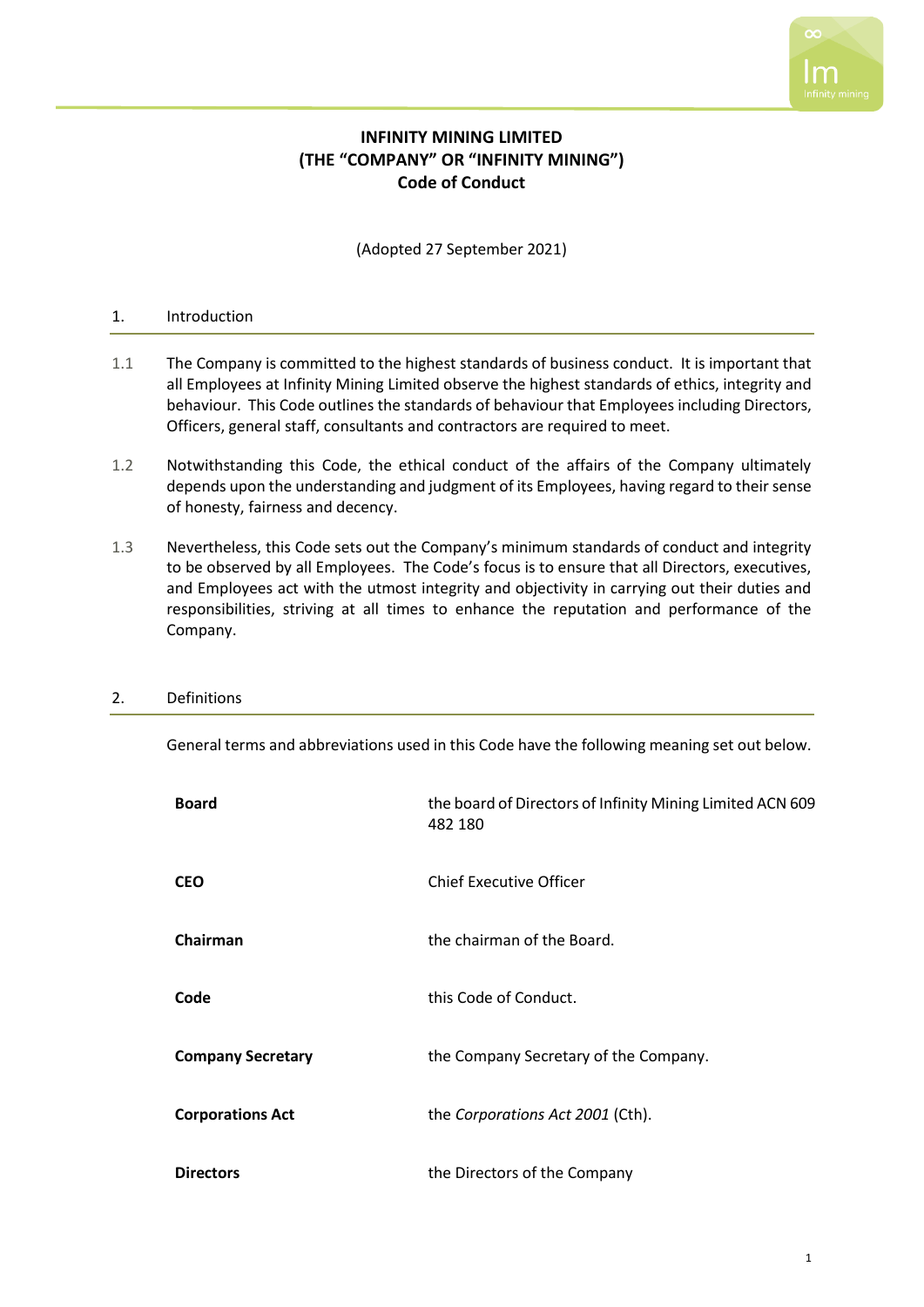| <b>Employee</b>                | reference to an Employee includes the companies or<br>trusts substantially owned or controlled by an employee<br>of the Company or direct relatives, executive Directors<br>and, where the context permits, non-executive<br>Directors, managers and all other employees or staff<br>engaged by the Company either on a contract of<br>employment or a salaried basis. |
|--------------------------------|------------------------------------------------------------------------------------------------------------------------------------------------------------------------------------------------------------------------------------------------------------------------------------------------------------------------------------------------------------------------|
| Infinity Mining or the Company | Infinity Mining Limited ACN 609 482 180                                                                                                                                                                                                                                                                                                                                |
| Officer                        | a senior executive of the Company.                                                                                                                                                                                                                                                                                                                                     |

### 3. Adherence to the Law

#### 3.1 Responsibilities of Directors

Directors will acquaint themselves with obligations imposed on them and the Company by the Corporations Act. They will also familiarise themselves with other documents prepared by the Company to meet corporate governance requirements.

The more important legal obligations are summarised below:

- (a) Directors will act honestly, in accordance with the Company's values and exercise reasonable skill, care and diligence at all times in the performance of their functions;
- (b) a Director or former Director will not make improper use of information acquired by virtue of position;
- (c) a Director will not make improper use of position to gain a direct or indirect advantage for self or any other person; and
- (d) Directors have a fiduciary duty to the Company and a duty to act with loyalty and in good faith.
- 3.2 Responsibilities of Employees
	- (a) Employees should undertake at all times to comply with or observe all applicable laws and regulations.
	- (b) An Employee should not take any action which they know or should reasonably know violates any applicable law or regulation. Where operating rules are laid down they should be followed. The correct Company forms, which have been prepared with legal requirements in mind, should also be used.

#### 4. Responsibilities to stakeholders

4.1 The Company strives to be a good corporate citizen.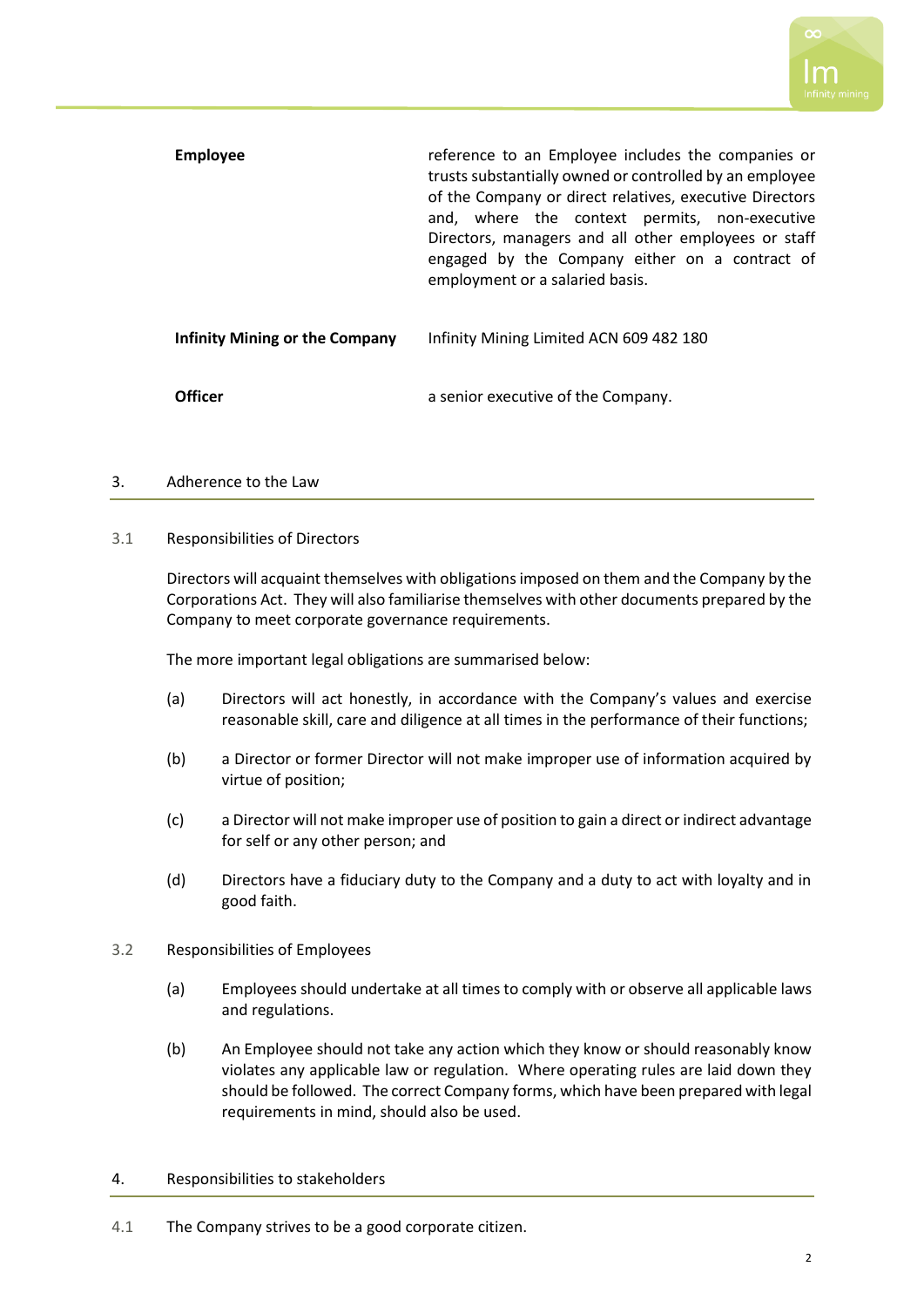- 
- 4.2 Accordingly, the standards of personal behaviour applicable to Employees are as follows:
	- (a) Employees must have an understanding of the Company's business and the environment in which it operates, and stay informed of all relevant activities affecting the Company and the community in which it operates and act in accordance with Company's best interests and values;
	- (b) Employees shall treat each other and parties who have interest in or dealings with the Company with professionalism, courtesy and respect. They shall work cooperatively with fellow Employees towards agreed goals, whilst accepting the obligation to supervise or be supervised in the discharge of their duties. Employees shall deal fairly with all parties who have legitimate business with the Company;
	- (c) Directors and Officers are obliged to exercise due judgement in their decision making process and will not attempt to improperly influence their colleagues in issues or matters where independent judgement is expected of the other person; and
	- (d) Directors and Officers who may communicate publicly (through lectures or papers) on material related to the Company's affairs will in general convey views agreed by the Board. If material beyond this is made public, it should be clearly identified as the view of the individual. Any views attributed publicly to the Board or the Company should be cleared in advance — preferably with the full Board, but at least with the Chairman.

# 5. Conflicts of Interest

- 5.1 All Employees owe their primary business loyalty to the Company. They must not participate in any decision, by or on behalf of the Company, which may affect any private business in which they have an interest, unless they have disclosed the nature and extent of that interest to a relevant senior manager in the Company.
- 5.2 An Employee must obtain the consent of the CEO through the Company Secretary before accepting a position as a Director on or member of the board of an external company or organisation. The Employee, who has received such approval, shall advise the Company Secretary promptly of any changes to relevant interests such as directorships, partnerships and holdings in securities. The Company Secretary will inform all Board members and the regulatory authorities, if required. Directors shall normally be advised at the next meeting, but more urgently if appropriate to the circumstances. Interests are confirmed annually in writing to the Company Secretary prior to inclusion in the Directors' Report.
- 5.3 An Employee may, generally, not approve or administer contracts or other business arrangements between the Company and a member of the Employee's immediate family or with a company, firm, or individual employing a member of the Employee's immediate family in activities under the Employee's administration. In the particular case where the Board may decide that an Employee (who is also a Director) may properly supply goods or services on commercially acceptable terms to the Company, details will be provided in the annual Directors' Report and Notes to the Financial Statements.
- 5.4 Employees must avoid acquiring any business interests or participate in any business activity outside the Company which would tend to: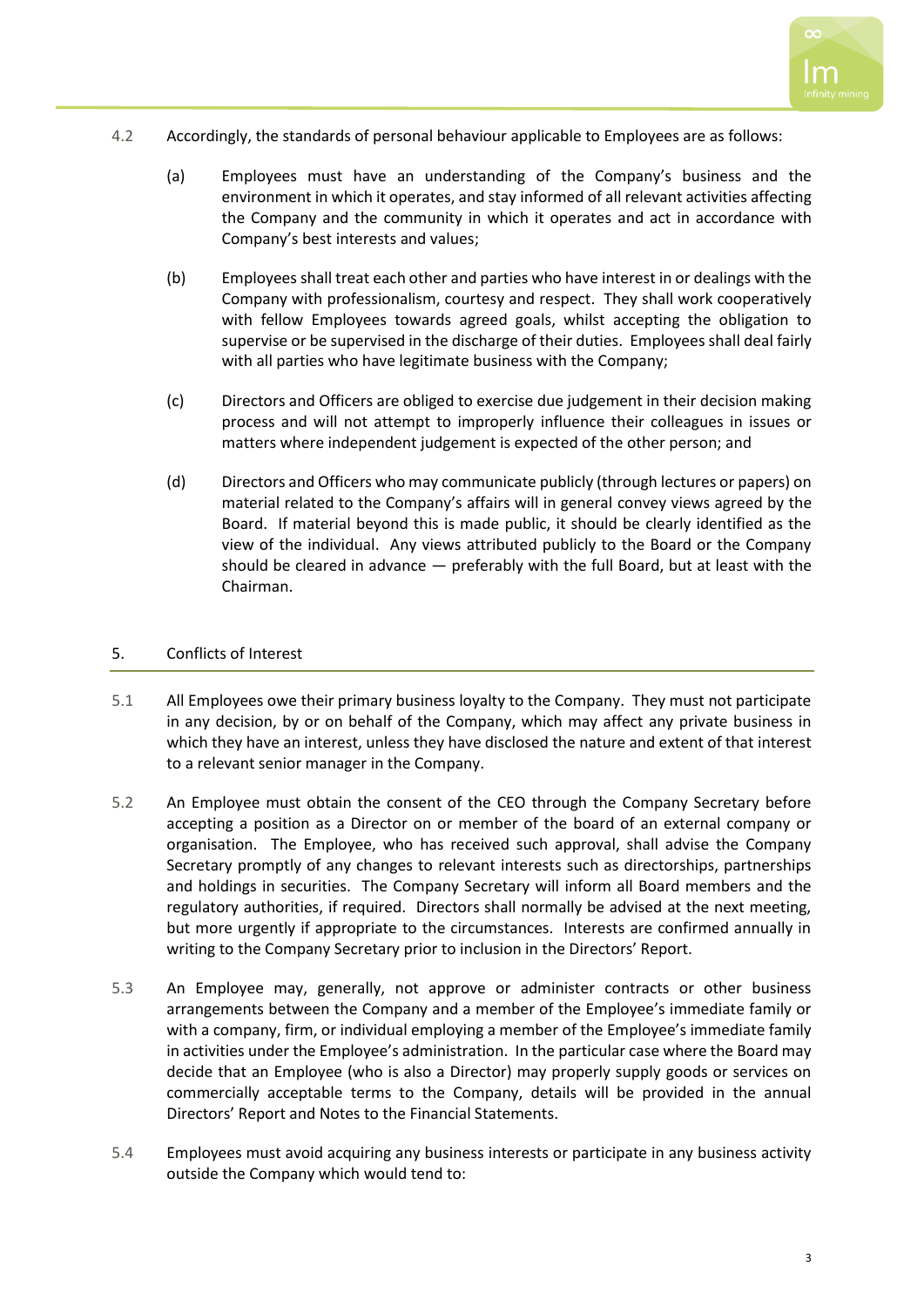

- (a) create an excessive demand upon the Employee's time and attention or create any distraction during working hours; or
- (b) create a conflict of interest, that is, an obligation, interest or distraction which would interfere with the independent exercise of judgement in the Company's best interest.
- 5.5 Employees may not use other Employees, facilities, equipment or supplies for personal benefit contrary to the Company's policies and procedures.

### 6. Ethical Standards

- 6.1 The Company is committed to fostering a climate of ethical behaviour and business practice. Key issues which Employees must consider when making any decision on the Company's behalf are:
	- (a) Is it the right thing to do?
	- (b) Is the decision or contemplated business conduct lawful?
	- (c) Is it consistent with this Code?
	- (d) What will be the outcome for the Company, shareholders, colleagues and other stakeholders?
	- (e) Does a conflict of interest arise?
	- (f) Is the decision one that would stand public examination and scrutiny?
- 6.2 The Company encourages staff to report in good faith suspected unlawful/unethical behaviour.
- 6.3 Any Employee who is uncertain as to whether an act or omission constitutes unlawful or unethical behaviour or who wishes to make a report should contact the Company Secretary directly.
- 6.4 The Company Secretary will then determine what action, if any, should be taken.
- 6.5 The Company Secretary will treat as confidential all such queries and reports except where action is to be taken. In which case, the Company Secretary shall seek to maintain the identity of the Employee confidential, unless the circumstances demand otherwise.

# 7. Fair Dealing

- 7.1 Employees shall not use their positions within the Company to seek personal gain from those doing business or seeking to do business with the Company, nor accept such gain if offered.
- 7.2 Employees must not engage in any act that could be interpreted as seeking or receiving a bribe, secret commission or questionable payment. Decisions made by an Employee in the course of work must be objective and based solely upon the best interest of the Company. They should never be influenced by any consideration of personal gain or gain to any personal associate (e.g., friend or relative). Except as noted below, Employees may neither seek nor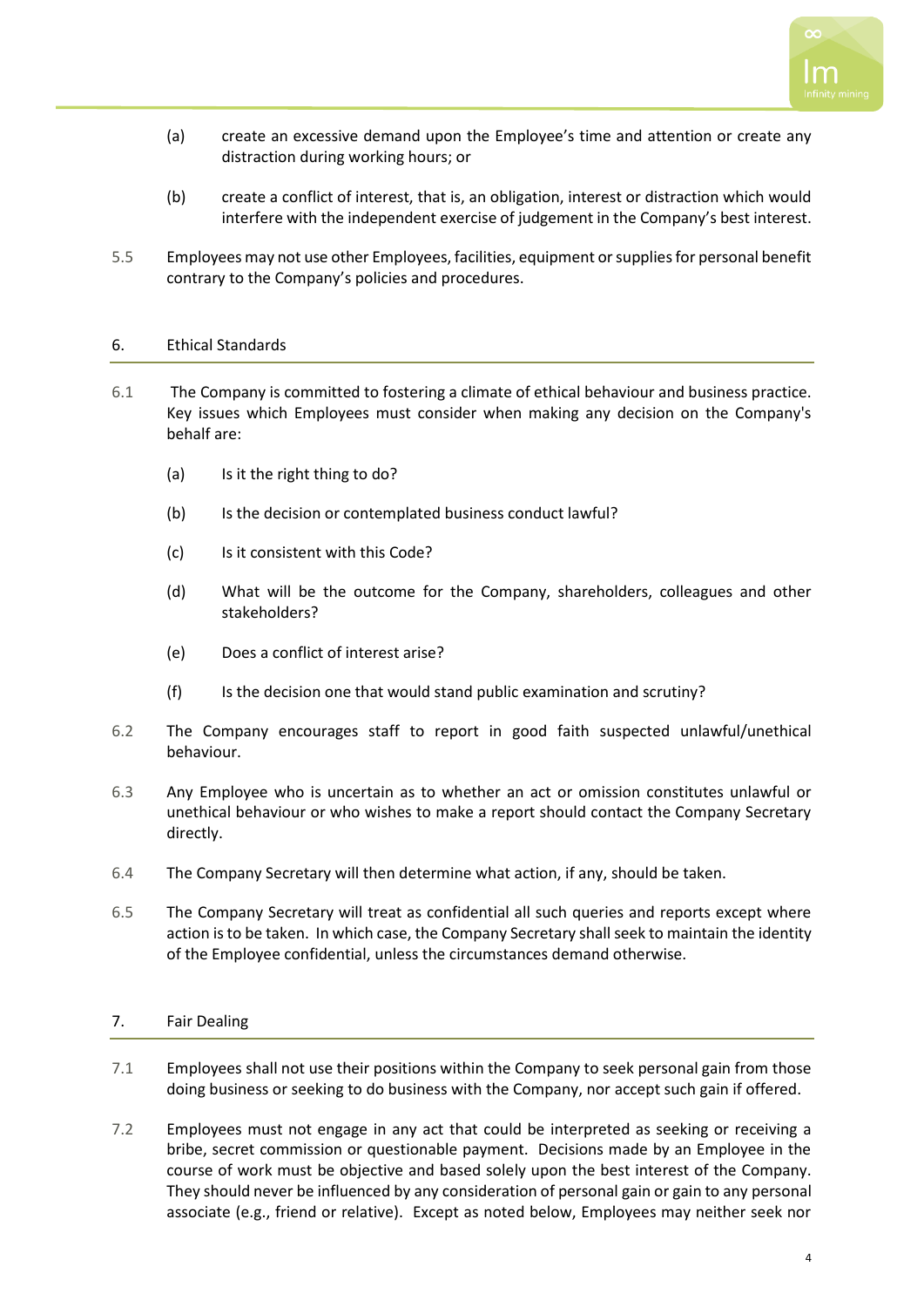

accept gifts, payments, services, fees, pleasure or vacation trips or accommodation, or loan (except normal loans from regular lenders, on conventional terms) from any person, organisation or group that does business or is seeking to do business with the Company or any of its affiliates, or from a competitor of the Company or any of its affiliates.

- 7.3 An Employee may not accept gifts, services or entertainment from individuals or companies doing or seeking to do business with the Company, unless the transaction meets all of the following requirements:
	- (a) is in keeping with good business ethics;
	- (b) is customary and proper under the circumstances and gives no appearance of impropriety;
	- (c) serves a valid business purpose;
	- (d) does not impose any sense of obligation on the recipient to the donor;
	- (e) does not result in any kind of special or favoured treatment of the donor;
	- (f) cannot be viewed as extravagant, excessive or too frequent considering all the circumstances;
	- (g) does not involve cash payments, gift certificates, credit arrangements of any kind or any item having a value of more than \$200.00;
	- (h) does not involve materials, services, repairs or improvements at no cost or at unreasonably low prices; and
	- (i) there is no effort made to conceal the full facts by either the recipient or the donor.

# 8. Confidentiality

- 8.1 It is a policy of the Company to honestly and openly provide information to those who have a legitimate interest in its operations. In addition to formal reports to regulatory authorities and reports to the public and shareholders required by statute, the Company may provide extensive information on its activities by way of a variety of publications and through continuing working relations with news media, financial analysts and others. The extent, timing and form of such public disclosure are matters for senior management. Apart from concern for the privacy of the Employees, the Company also operates in a competitive business environment. Consequently, it would be inappropriate for the Company to disclose information, which if published, might impair its own effectiveness and competitiveness.
- 8.2 Accordingly, Company documents such as circulars, manuals, records and internal communications materials, especially materials marked 'Confidential', must never be shown to outsiders without proper authorisation. Care should be exercised in conversations about the Company with outsiders or with fellow Employee in public places.
- 8.3 The obligation of Employees to safeguard the privacy of fellow Employees, to protect the confidentiality of the Company's own affairs, and to protect the Company's proprietary interests continues with equal force if the Employee leaves the service of the Company.